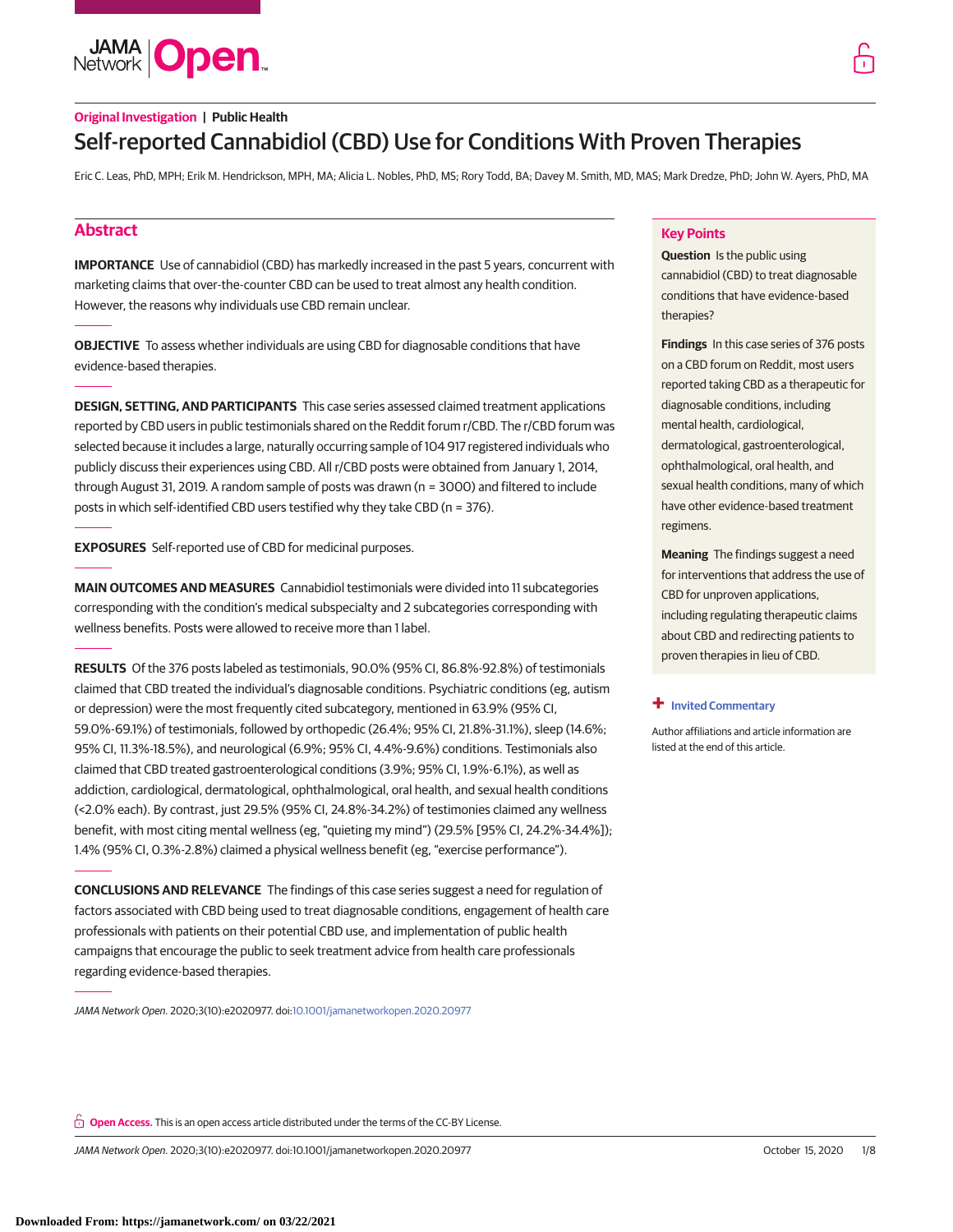### **Introduction**

Since 2014, the popularity of products containing the cannabis-derived chemical compound cannabidiol (CBD) has exponentially increased in all 50 US states.<sup>1</sup> This increase in popularity was concurrent with marketing claims that over-the-counter CBD can be used to treat almost any health condition, including acne, anxiety, and menstrual problems.<sup>2</sup> At present, however, the only US Food and Drug Administration (FDA)–approved CBD-derived therapy is Epidiolex to treat Lennox-Gastaut syndrome and Dravet syndrome (2 rare forms of childhood epilepsy).<sup>3</sup> Although other therapeutic applications of CBD have promise,<sup>4</sup> at present, use of CBD to treat other conditions is not recommended by the FDA.<sup>5</sup>

Because of CBD marketing claims, the FDA has expressed concern by stating that "unsubstantiated therapeutic claims [are] a violation of the law [and] can put patients at risk."<sup>3</sup> However, the regulatory response of the FDA has been slow, with only a few warning letters issued<sup>6</sup> and no other major actions taken. In congressional testimony, the FDA commissioner stated the agency would take stronger and wider-ranging actions if patients with diagnosable conditions were using CBD as a substitute or adjunct for approved therapies.<sup>7</sup> Delayed regulatory action may in part result from the lack of available data documenting the reasons why consumers are using CBD-containing products.

To fill this knowledge gap and inform regulatory decision-making, we analyzed testimonials posted on a social media website by self-identified CBD users as part of a case series study. Although the typical methods of assessing reasons for using a product are based on surveys with active users, no surveys of CBD use among US consumers currently exist, to our knowledge. Surveys can be costly and time-consuming to field and always require some formative data to inform their need and, if necessary, their questionnaire design.<sup>8</sup> Large groups of CBD users are gathering on social media to openly discuss why they use CBD, including on Reddit, a social media website with 430 million monthly users that is divided into topically focused forums termed subreddits.<sup>9</sup> By reading these ongoing conversations, researchers can assess why the public uses CBD.<sup>10-12</sup> Herein, we sampled posts from the subreddit r/CBD in which registered individuals publicly discuss their experiences using CBD and thematically analyzed the content of their posts to identify self-reported CBD users as well as any treatment applications they describe.

# **Methods**

### **Study Sample**

For this case series, we obtained all r/CBD posts (N = 104 917) from January 1, 2014 (the inception of r/CBD), through August 31, 2019 (the last month with publicly available data at the time of analysis). To identify use applications among CBD users, we randomly sampled 3000 original posts, with a mean of 78 words, to be further annotated. Comments were ignored because they are often nested in a stream of other comments and are typically briefer, thereby not including sufficient standalone details to be analyzed. The study was exempted from review and informed consent by the University of California, San Diego, Human Research Protections Program because the data were public and did not contain identifiable information (45 CFR §46). However, we edited direct quotations to avoid reverse identification.<sup>13</sup> This study followed the [reporting guideline](https://www.ajo.com/article/S0002-9394(10)00690-2/fulltext) for case series.<sup>14</sup>

Two of us (E.C.L. and J.W.A.) developed a codebook for identifying posts authored by individuals who were providing testimonials about their personal CBD use. A post was considered a testimonial if the user was describing their own personal use of CBD (vs an anecdote about a friend) and their intended use application (vs dosing advice). With use of the codebook, each post was labeled by 2 of 4 total coders (including E.M.H. and R.T.). Coders disagreed on 2.7% of labels and resolved disagreements through unanimous deliberation. In total, 376 posts with a mean (SD) of 174 (175) words were labeled as testimonials.

 $\bigcap$  JAMA Network Open. 2020;3(10):e2020977. doi:10.1001/jamanetworkopen.2020.20977 (Reprinted) October 15, 2020 2/8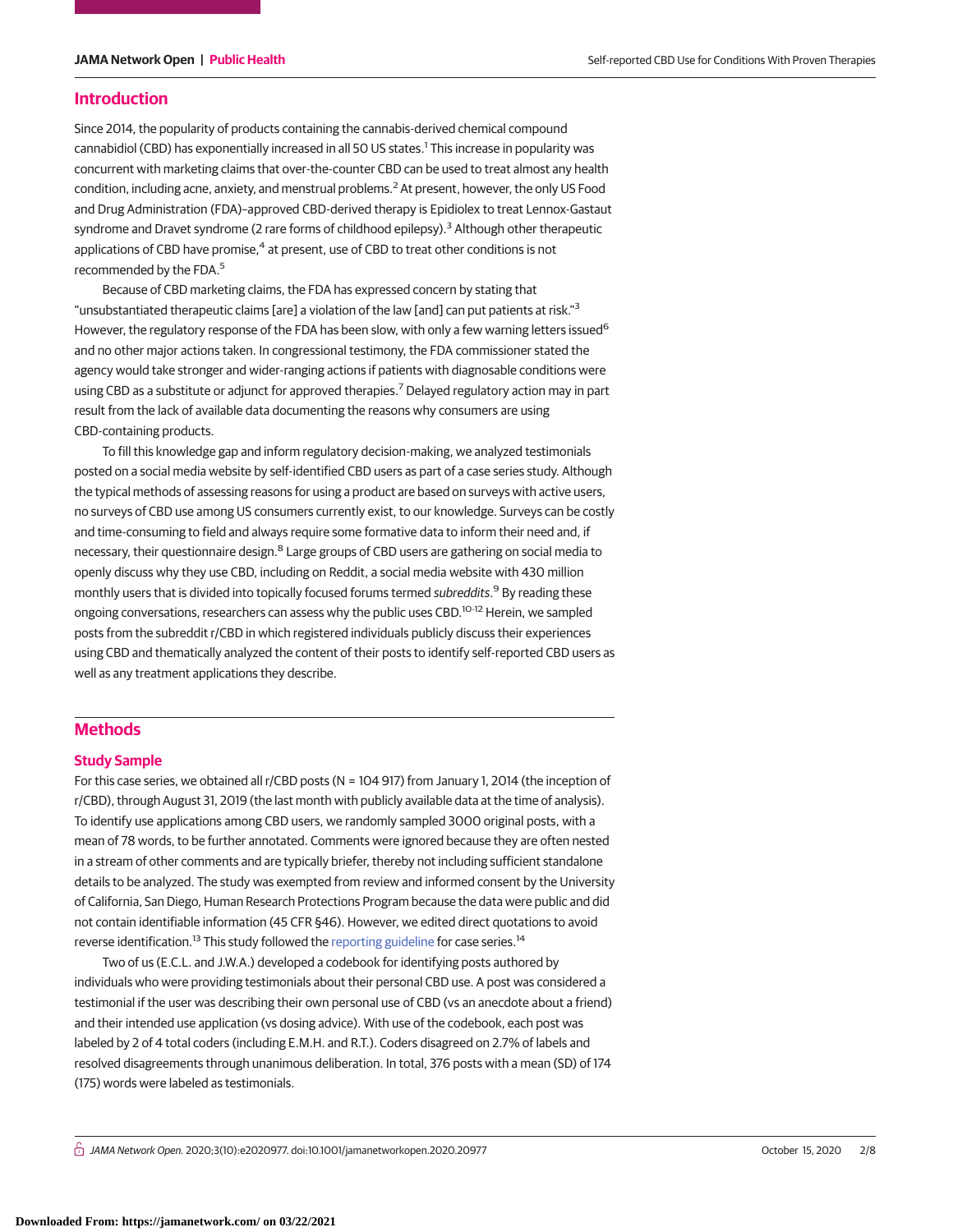### **Thematic Coding**

Using open coding, 2 of us (E.C.L. and E.M.H.) reviewed the testimonials to develop a list of reasons for using CBD.<sup>15</sup> There was no restriction on the number of labels for any post. Using axial coding, 4 of us (E.C.L., E.M.H., D.M.S., and J.W.A.) categorized the open codes into 2 major categories: (1) testimonials of CBD as a treatment for diagnosable conditions or (2) testimonials of CBDs for wellness. The deciding factor was whether the user reported a self- or physician-diagnosed condition with the appropriate nomenclature as opposed to citing symptoms apart from a cited diagnosis. For example, "I take CBD…to treat my bipolar disorder," was labeled as a diagnosable condition and "CBD…makes me feel more focused" was labeled as a wellness application.

The same coders created subcategories that captured the specific intention within testimonials. Testimonials of CBD use for wellness were divided into mental and physical wellness subcategories. Testimonials of CBD use for treatment of diagnosable conditions were divided into 11 subcategories corresponding to medical subspecialties. For example, testimonials citing heart palpitations were combined into cardiological conditions. Although our thematic coding was subjective, all investigators agreed on the final definitions of the major categories (diagnosable conditions and wellness) and subcategories (**Table 1**).

## **Statistical Analysis**

The monthly rates of posts to r/CBD and the percentage of testimonials with 95% CIs were calculated through bootstrapping using R, version 3.5.2 (R Project for Statistical Computing).

# **Results**

Posts to r/CBD increased from 1973 posts in 2016 to 6234 in 2017, 13 752 in 2018, and 11 602 during January through August 2019 (**Figure**). Using the random sample of r/CBD posts, we estimated that 12.1% (95% CI, 11.0%-13.4%) of all r/CBD posts were authored by individuals who provided testimonials of their use of CBD. Of the 376 posts labeled as testimonials, 90.0% (95% CI, 86.8%- 92.8%) of testimonials included at least 1 claim that CBD could treat a diagnosable condition, whereas 29.5% (95% CI, 24.8%-34.2%) included at least 1 claim of a wellness benefit.

Psychiatric conditions were the most commonly cited diagnosable condition, mentioned in 63.9% (95% CI, 59.0%-69.1%) of testimonials (**Table 2**), including "after using CBD for 2 months, my autism symptoms have improved." The second most commonly cited subcategory of diagnosable

| Table 1. Example Posts From the Reddit Forum r/CBD                                                                                                                                                                                                                                                                                                                                                                                             |                                      |          |                                               |  |
|------------------------------------------------------------------------------------------------------------------------------------------------------------------------------------------------------------------------------------------------------------------------------------------------------------------------------------------------------------------------------------------------------------------------------------------------|--------------------------------------|----------|-----------------------------------------------|--|
|                                                                                                                                                                                                                                                                                                                                                                                                                                                | Major category<br><b>Diagnosable</b> |          |                                               |  |
| Example posts <sup>a</sup><br>"Is there any legal CBD supplier that can ship to Indiana other                                                                                                                                                                                                                                                                                                                                                  | condition                            | Wellness | <b>Subcategories</b><br><b>NA</b>             |  |
| than [BRAND NAME]? My parents were ordering the<br>[PRODUCT] for my brother under the monthly subscription<br>plan, but they stopped shipping to my parents. This is for<br>relieving my brother's anxiety."                                                                                                                                                                                                                                   |                                      |          |                                               |  |
| "I'm currently using [PRODUCT] but I've tried samples of their<br>[PRODUCTS]. I felt like they each differed somewhat in the<br>feeling I get. The most noticeable is that the [PRODUCT] gives<br>me more energy. Can anyone explain the scientific differences<br>between hemp and cannabis CBD?"                                                                                                                                             |                                      | مما      | Physical wellness                             |  |
| "My integrative physician recently suggested [PRODUCT] for<br>addressing general anxiety disorder. My doctor recommended<br>taking 4 drops in the morning, 5 drops in the evening, and 7 at<br>night. Does this dosing sound correct?"                                                                                                                                                                                                         | مما                                  |          | Psychiatric<br>conditions                     |  |
| "I've seen mixed reviews about [PRODUCT]. A local vendor<br>that I trust and has good products started selling their stuff.<br>After doing some research I saw that there were some bad<br>experiences or reviews. I take CBD for ADHD and really like the<br>clear-headedness aspect of it and also for depression. Let me<br>know what you think of [PRODUCT] or any other [PRODUCT]<br>you'd recommend especially if they clear your mind!" | مما                                  | حما      | Psychiatric<br>conditions, mental<br>wellness |  |

Abbreviation: ADHD, attention-deficit/hyperactivity disorder; CBD, cannabidiol; NA, not applicable.

<sup>a</sup> Each post was edited to omit content that might make the individual identifiable because the author may not have anticipated this content being publicly shared elsewhere and for length.

 $\stackrel{\frown}{\Pi}$  JAMA Network Open. 2020;3(10):e2020977. doi:10.1001/jamanetworkopen.2020.20977 (Reprinted) October 15, 2020 3/8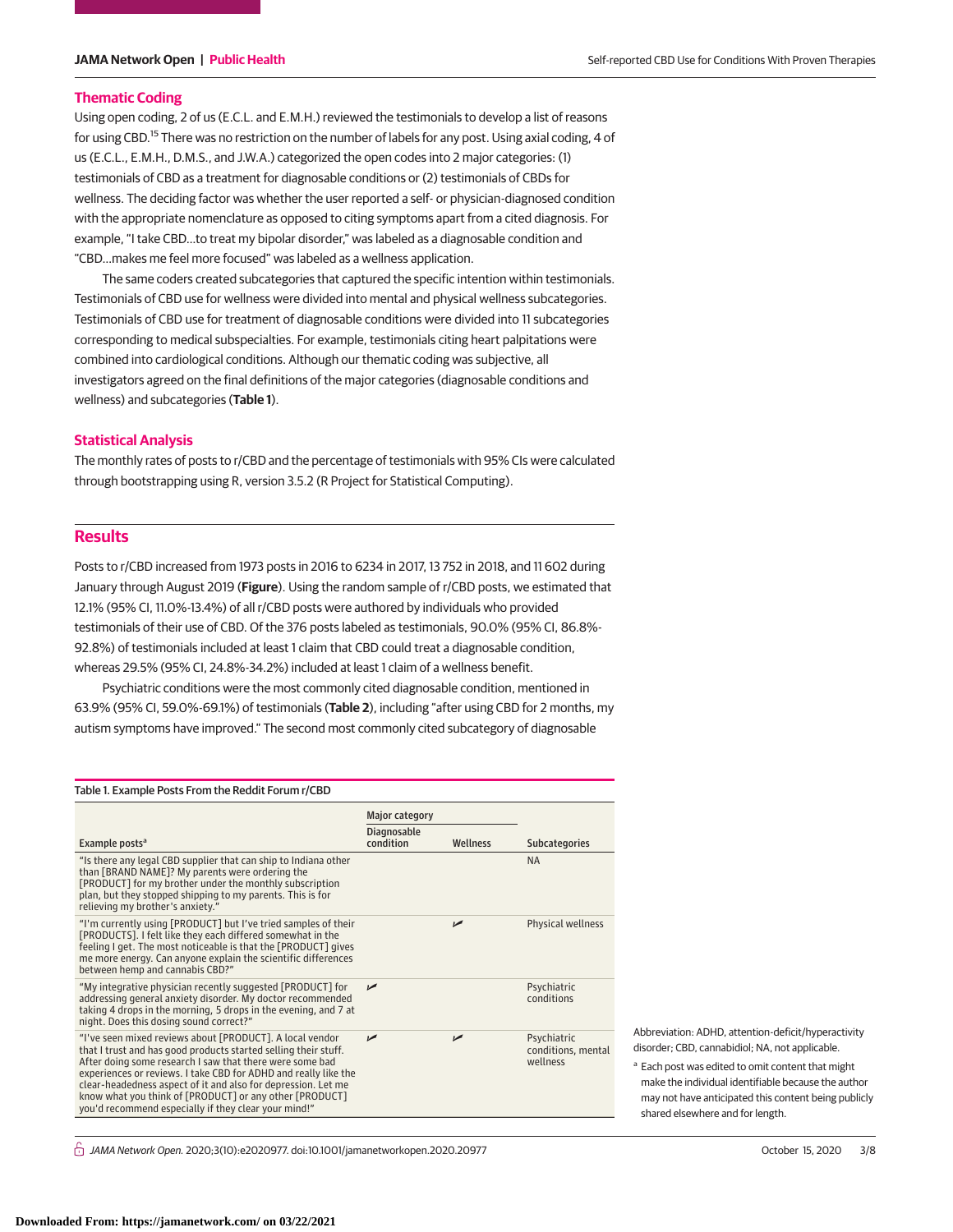conditions was orthopedic conditions (26.4%; 95% CI, 21.8%-31.1%), followed by sleep (14.6%; 95% CI, 11.3%-18.5%), neurological (6.9%; 95% CI, 4.4%-9.6%), and gastroenterological (3.9%; 95% CI, 1.9%-6.1%) conditions. Addiction (including opioid withdrawal), cardiology (including arrhythmias), dermatology (including acne), oral health (including canker sores), ophthalmology (including vividness of color perception), and sexual health (including erectile dysfunction) were cited in fewer than 2.0% of all testimonials.

Among applications of CBD for wellness, mental wellness predominated, mentioned in 29.5% (95% CI, 24.2%-34.4%) of testimonials, including "CBD has helped me to quiet my racing thoughts." Physical wellness was cited in 1.4% (95% CI, 0.3%-2.8%) of testimonials, including "CBD has given me more energy."

# **Discussion**

The public has increasingly taken to the social media platform Reddit to discuss CBD, with a increase in the rate of monthly posts that mirrors the increase and trajectory of popular interest in CBD. $^{\rm 1}$  A large fraction of these posts were authored by CBD users who described their own experience using CBD, and most of these testimonials cited taking CBD as a therapy for a diagnosable medical condition.

Although many potential therapeutic uses of CBD remain to be explored, our findings suggest that the public already perceives CBD as an effective therapeutic for many health conditions in ways that are potentially detrimental to public health.<sup>5</sup> Because CBD is not an FDA-approved treatment for nearly all the conditions cited by users who post to Reddit, CBD users may unnecessarily experience prolonged illnesses that would otherwise be alleviated with proven effective treatments. In addition, CBD use is not devoid of health risks, with known risks including liver damage and male reproductive toxic effects as well as potential drug interactions that may be associated with adverse events or diminished efficacy of approved therapies and additional unknown health risks.<sup>5</sup> However, the pharmacology of CBD has not been well studied; thus, little is known about both the potential therapeutic benefits or the risks of short- or long-term use.<sup>5</sup>

The known and unknown risks of CBD use may be exacerbated by regulatory challenges that add context to our findings. For instance, products labeled as CBD often do not contain CBD or are mislabeled and sometimes contain psychoactive agents (eg, Δ9-tetrahydrocannabinol) not suitable for the treatments being sought by users.<sup>16</sup> Moreover, CBD products may contain hazardous



 $\bigcap$  JAMA Network Open. 2020;3(10):e2020977. doi:10.1001/jamanetworkopen.2020.20977 (Reprinted) October 15, 2020 4/8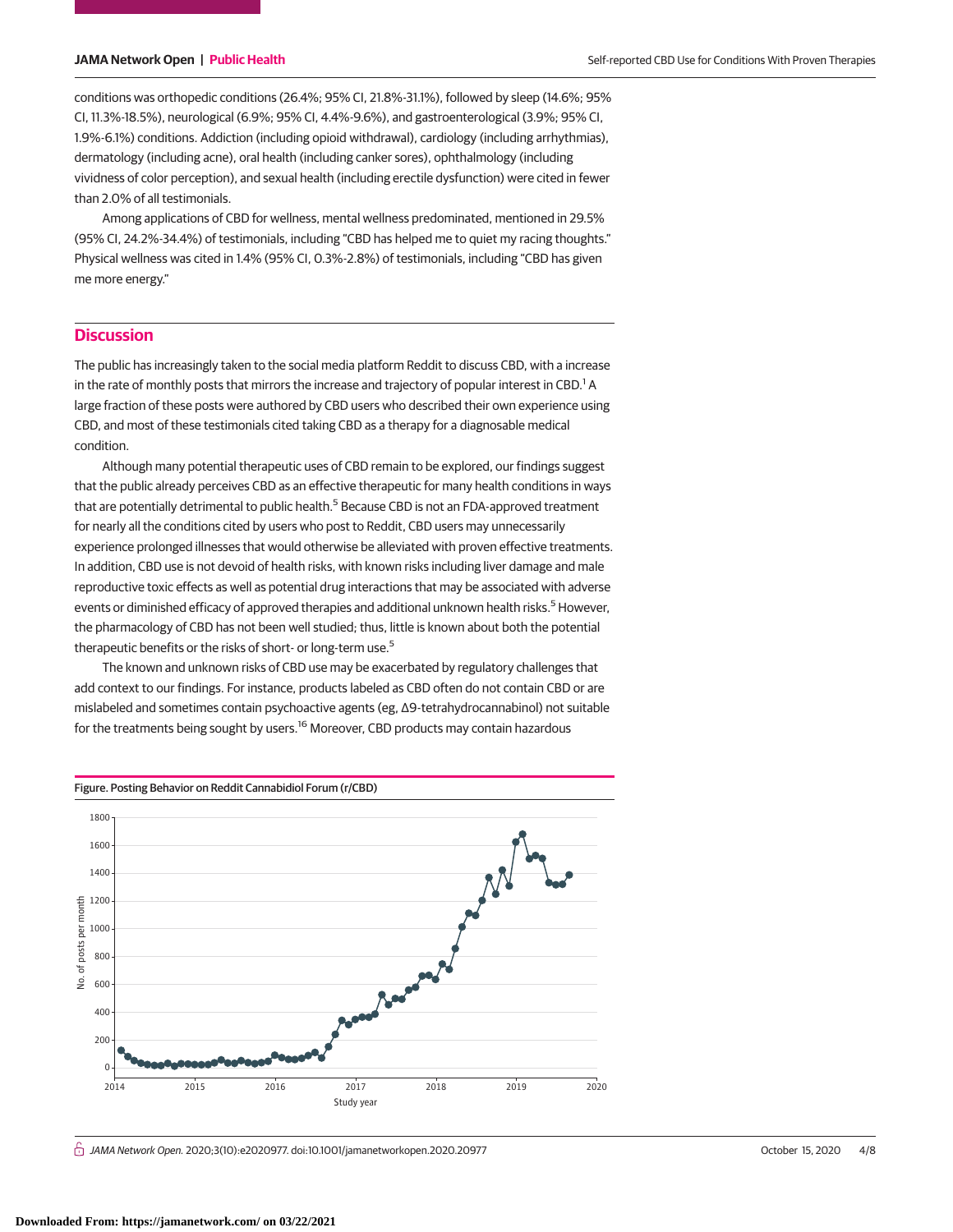adulterants. For instance, nearly half of the hospitalized patients in the recent e-cigarette or vaping product use-associated lung injury outbreak vaped CBD-containing e-liquids,<sup>17</sup> and other mass poisonings have been linked to synthetic cannabinoids.<sup>18</sup> In these events, there is currently no trackor-trace infrastructure in which batches can be sourced and removed from the CBD supply chain. These dangers demand regulatory actions governing when, where, and how all CBD is sold, consistent with past sworn testimony by the FDA director.<sup>7</sup>

Clinicians could also play an important role in patient safety regarding CBD. Considering that some patients may use CBD for unexpected treatment applications (eg, heart palpitations), clinicians across specialties should inform patients that over-the-counter CBD is not an approved or recommended treatment and offer opportunities for patients to obtain efficacious treatments, as well as explain that CBD use may not be risk free. Such conversations could also provide an opportunity to identify unexplored conditions that could benefit from proven treatments.

Public health professionals should also provide accurate information. Substantial debate about erroneous health information has occurred, but few cases beyond vaccine refusal exist.<sup>19,20</sup> Our findings suggest a need for accurate information about CBD. For instance, additional surveillance of

### Table 2. Treatment Testimonials for CBD as Reported by CBD Users on Reddit

| Treated condition <sup>a</sup>    | Subcategories <sup>a</sup>                                                                                                                                                                                                                                                                                                                                                                          | Relevant content from example posts <sup>b</sup>                                                                                                                                                          | Category prevalence, % (95%<br>CI) |  |
|-----------------------------------|-----------------------------------------------------------------------------------------------------------------------------------------------------------------------------------------------------------------------------------------------------------------------------------------------------------------------------------------------------------------------------------------------------|-----------------------------------------------------------------------------------------------------------------------------------------------------------------------------------------------------------|------------------------------------|--|
| Diagnosable condition             |                                                                                                                                                                                                                                                                                                                                                                                                     |                                                                                                                                                                                                           |                                    |  |
| Psychiatric conditions            | Attention deficit disorder, anxiety disorder, autism spectrum<br>disorder, mood disorders (manic or depressive), borderline<br>personality disorder, dissociation disorder, depersonalization<br>disorder, hallucinogen persisting perception disorder, obsessive<br>compulsive disorder, panic disorder, symptoms of psychosis,<br>posttraumatic stress disorder, schizotypal personality disorder | "After using CBD for 2 mo, my autism symptoms<br>have improved. My family has noticed great<br>improvements and I have finally been able to<br>attend important social events."                           | 63.9 (59.0-69.1)                   |  |
| Orthopedic conditions             | Arthritis, ganglion cyst reduction, herniated disc, inflammation,<br>muscle tension, muscle cramps, musculoskeletal pain,<br>piriformis syndrome, sciatica                                                                                                                                                                                                                                          | "I have spinal arthritis and back pain from sitting<br>at a desk for 30 y. I like to hike but can't do it<br>without pain. Yesterday after taking CBD I went<br>for a hike, it just wasn't there at all." | 26.4 (21.8-31.1)                   |  |
| Sleep conditions                  | Insomnia, nightmares                                                                                                                                                                                                                                                                                                                                                                                | "A life-long sufferer of insomnia, after trying CBD<br>I finally am sleeping at night and waking up the<br>next day feeling refreshed."                                                                   | $14.6(11.3-18.5)$                  |  |
| Neurological conditions           | Dizziness, epilepsy, headaches, Ménière disease, migraines,<br>neurological pain, motor tics or tremors, speech disorders,<br>vagal neuropathy                                                                                                                                                                                                                                                      | "I have been struggling with a chronic<br>neurological illness for years that cause tremors.<br>After trying CBD isolate, I began to feel immediate<br>relief."                                           | $6.9(4.4-9.6)$                     |  |
| Gastroenterological<br>conditions | Appetite increase, acid reflux, gastroparesis, gastrointestinal<br>pain, diarrhea, irritable bowel syndrome, nausea, ulcerative<br>colitis                                                                                                                                                                                                                                                          | "I tried CBD for gastroparesis and my stomach<br>started to get much betterafter 20 y I finally feel<br>normal."                                                                                          | $3.9(1.9-6.1)$                     |  |
| <b>Addiction conditions</b>       | Cravings or withdrawal symptoms [including alcohol, kratom,<br>opioids, risperidone, $\Delta^9$ -tetrahydrocannabinol], anxiety<br>induced by $\Delta^9$ -tetrahydrocannabinol                                                                                                                                                                                                                      | "I developed an opioid addiction in the past few<br>years, so I gave CBD a try. It's helped me control<br>my cravings and withdrawal symptoms as I've<br>tried to get off opioids."                       | $1.9(0.8-3.3)$                     |  |
|                                   | Sexual health conditions Erectile dysfunction, libido, menstrual disorders                                                                                                                                                                                                                                                                                                                          | "I used to suffer from erectile dysfunction, but<br>after using CBD I can now perform."                                                                                                                   | $1.1(0.3-2.2)$                     |  |
| Cardiological conditions          | Heart palpitations                                                                                                                                                                                                                                                                                                                                                                                  | "Other medications I used for heart palpitations<br>gave me side effects, CBD has been much better<br>and has helped to stop my heart palpitations."                                                      | $0.6(0.0-1.4)$                     |  |
| Dermatological<br>conditions      | Acne, psoriasis                                                                                                                                                                                                                                                                                                                                                                                     | "After trying CBD over a year ago, my psoriasis is<br>much better."                                                                                                                                       | $0.6(0.0-1.4)$                     |  |
| Oral health conditions            | Aphthous ulcers, mouth sore-related pain                                                                                                                                                                                                                                                                                                                                                            | "I have been suffering from canker sores for many<br>years, they historically lasted at least 10 d. After<br>using CBD as an oral rinse, they now are only<br>lasting 3 d."                               | $0.6(0.0-1.4)$                     |  |
| Ophthalmological<br>conditions    | Color vision deficiency                                                                                                                                                                                                                                                                                                                                                                             | "After taking CBD I am seeing colors more vividly<br>than I was before."                                                                                                                                  | $0.3(0.0-0.8)$                     |  |
| Wellness                          |                                                                                                                                                                                                                                                                                                                                                                                                     |                                                                                                                                                                                                           |                                    |  |
| Mental wellness                   | Mood control, mental acuity, stress control                                                                                                                                                                                                                                                                                                                                                         | "CBD has helped me to quiet my racing thoughts<br>and mentally process things that normally<br>overwhelmed me."                                                                                           | 29.5 (24.8-34.2)                   |  |
| Physical wellness                 | Enhanced energy, exercise, dietary supplement                                                                                                                                                                                                                                                                                                                                                       | "CBD has given me more energy for daily<br>functions."                                                                                                                                                    | $1.4(0.3-2.8)$                     |  |

<sup>a</sup> Categories were developed through open- and axial-coding processes. Further details are given in the Methods section.

because the author may not have anticipated this content being publicly shared elsewhere and for length.

 $\bigcap$  JAMA Network Open. 2020;3(10):e2020977. doi:10.1001/jamanetworkopen.2020.20977 (Reprinted) October 15, 2020 5/8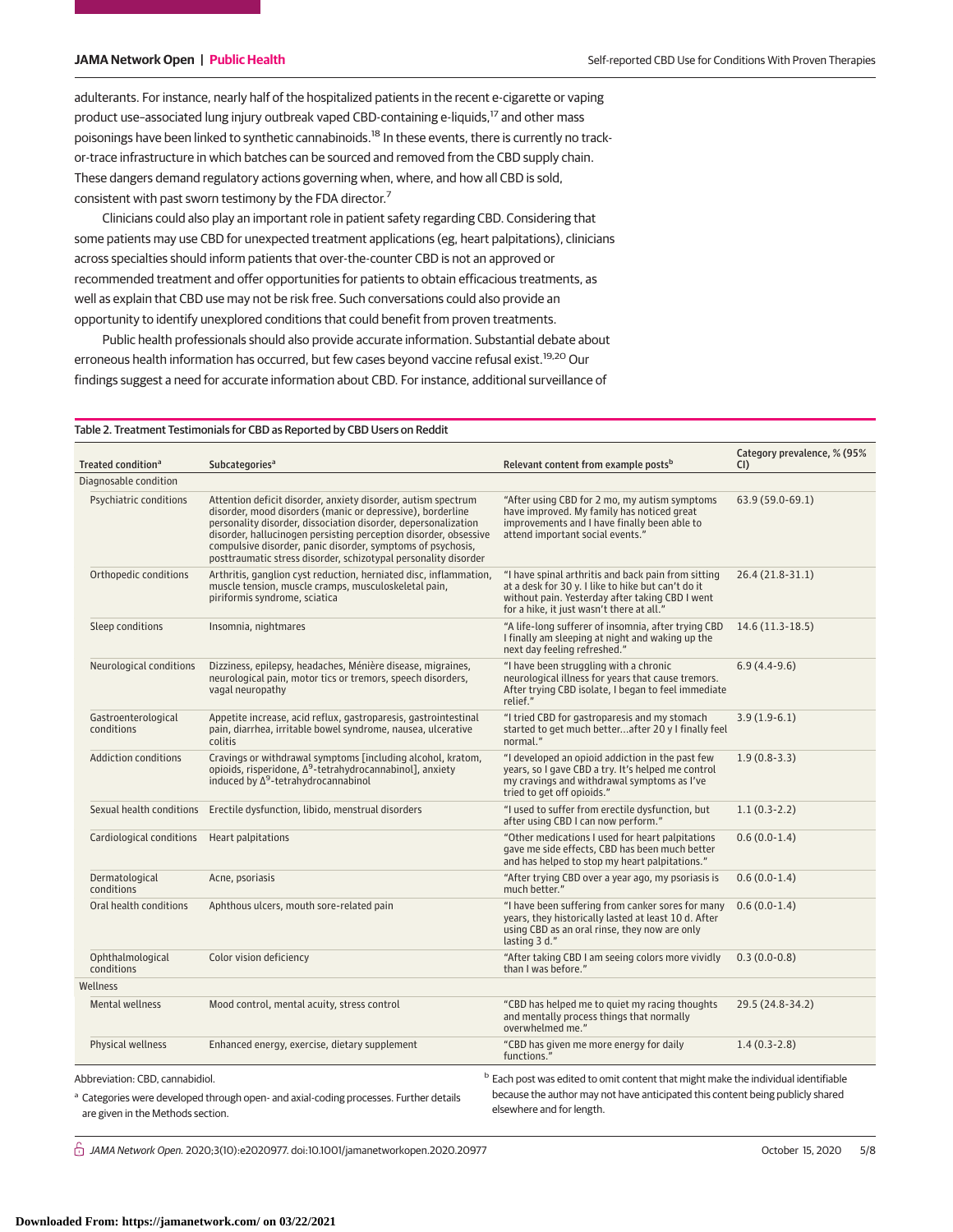CBD use that overcomes the limitations of this study seems warranted. Leaders could also begin curation campaigns, with experts participating in ongoing social media conversations and mass media campaigns providing evidenced-based CBD information.<sup>21</sup>

# **Limitations**

Although this study provides a valuable look into how the general public is using CBD, it is unclear whether the results might generalize to the larger population because no external comparisons exist and information to weight the sample of Reddit users to align with population metrics was unavailable. In general, Reddit users tend to be younger and male, $^{22}$  but this may vary among subreddits in unknown ways. We could not document entire treatment regimens from the CBD testimonies (eg, prescribed medicines that CBD users might also be taking or replacing with CBD). Because of the small sample, types of uses of CBD that are less prevalent were potentially undocumented and changes in use over time could not be explored. Automated approaches to content analyses (eg, topic models that allow for larger samples) could potentially overcome this limitation, but were not feasible for the present study because the concepts that we describe are complex and required a multistep approach that first identified testimonials and then the condition treated and its subcategories. After more is learned about how CBD and other products are discussed in social media posts or if text is generated in a more structured format, automated analyses could uncover additional clinically relevant ways that CBD is being used by the general public. Our estimates for diagnosable conditions may be significantly undercounted because some users described symptoms that may be associated with an unrevealed diagnosis (eg, an individual with depression taking CBD for sadness apart from mentioning their diagnosis).

# **Conclusions**

The findings of this case series suggest that the public may already perceive CBD as an effective therapeutic for many health conditions. We believe this misperception warrants a multipronged response encompassing regulation, clinical practice, and health education. For example, regulators could enforce rules on market practices that may result in CBD being used to treat diagnosable conditions. Health care professionals could engage patients on their potential CBD use and redirect them to proven evidenced-based medicines. Public health agencies could run informational campaigns that encourage the public to seek treatment advice from health care professionals in lieu of CBD and provide vetted information on the limited proper uses of CBD for therapeutic benefit.

### **ARTICLE INFORMATION**

**Accepted for Publication:** August 6, 2020.

**Published:** October 15, 2020. doi[:10.1001/jamanetworkopen.2020.20977](https://jama.jamanetwork.com/article.aspx?doi=10.1001/jamanetworkopen.2020.20977&utm_campaign=articlePDF%26utm_medium=articlePDFlink%26utm_source=articlePDF%26utm_content=jamanetworkopen.2020.20977)

**Open Access:** This is an open access article distributed under the terms of the [CC-BY License.](https://jamanetwork.com/journals/jamanetworkopen/pages/instructions-for-authors#SecOpenAccess/?utm_campaign=articlePDF%26utm_medium=articlePDFlink%26utm_source=articlePDF%26utm_content=jamanetworkopen.2020.20977) © 2020 Leas EC et al. JAMA Network Open.

**Corresponding Author:** John W. Ayers, PhD, MA, Department of Medicine, University of California, San Diego, 9500 Gilman Dr, 333 CRSF, La Jolla, CA 92093 [\(ayers.john.w@gmail.com\)](mailto:ayers.john.w@gmail.com).

**Author Affiliations:** The Center for Data Driven Health at the Qualcomm Institute, University of California, San Diego, La Jolla (Leas, Hendrickson, Nobles, Todd, Ayers); Department of Family Medicine and Public Health, University of California, San Diego, La Jolla (Hendrickson); Division of Infectious Diseases and Global Public Health, Department of Medicine, University of California, San Diego, La Jolla (Nobles, Smith, Ayers); Department of Computer Science, Johns Hopkins University, Baltimore, Maryland (Dredze).

**Author Contributions:** Dr Leas had full access to all of the data in the study and takes responsibility for the integrity of the data and the accuracy of the data analysis.

Concept and design: Leas, Smith, Dredze, Ayers.

Acquisition, analysis, or interpretation of data: All authors.

 $\bigcap$  JAMA Network Open. 2020;3(10):e2020977. doi:10.1001/jamanetworkopen.2020.20977 (Reprinted) October 15, 2020 6/8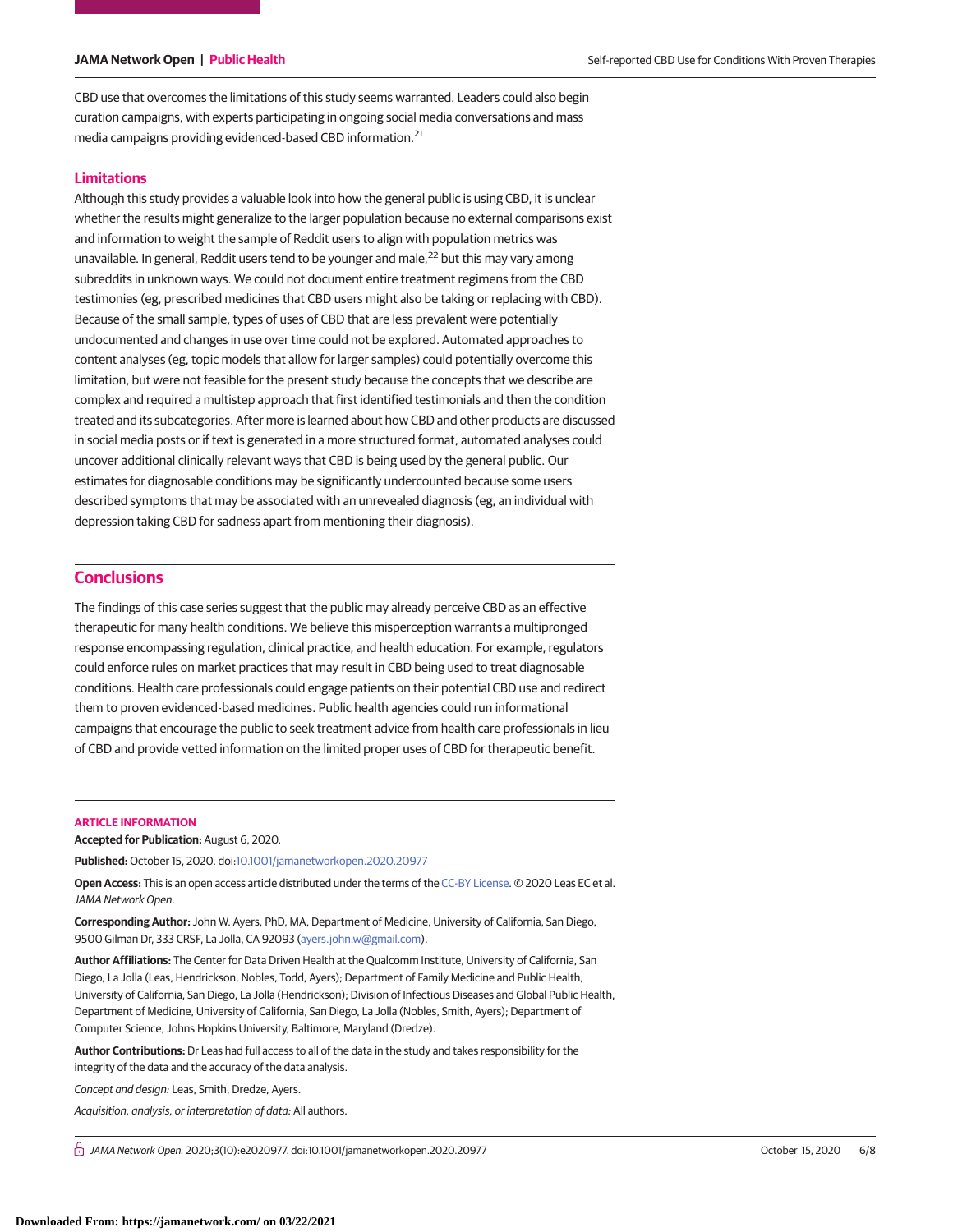Drafting of the manuscript: Leas, Nobles, Todd, Smith, Ayers.

Critical revision of the manuscript for important intellectual content: All authors.

Statistical analysis: Leas, Hendrickson.

Obtained funding: Smith.

Administrative, technical, or material support: Smith, Dredze.

### Supervision: Smith.

**Conflict of Interest Disclosures:** Dr Leas reported receiving grants from the National Institutes of Health (NIH) and Tobacco-Related Disease Research Program outside the submitted work. Dr Smith reported receiving grants from the NIH during the conduct of the study and nonfinancial support from Fluxergy and personal fees from Bayer AG outside the submitted work. Dr Dredze reported receiving grants from Burroughs Wellcome Fund during the conduct of the study and personal fees from Bloomberg LP and Good Analytics, Inc, outside the submitted work. Dr Ayers reported receiving grants from Burroughs Wellcome Fund during the conduct of the study and holding equity in HealthWatcher, Inc, and Good Analytics, Inc, outside the submitted work. No other disclosures were reported.

**Funding/Support:** This study was supported by the Innovation Regulatory Science Award 1017617.01 from the Burroughs Wellcome Fund, grant 1R01CA234539-01 from the National Cancer Institute at the NIH (Dr Leas), grant 28IR-0066 from the Tobacco Related Diseases Research Program (Dr Leas), and grant AI036214 from the Center for AIDS Research (Dr Smith).

**Role of the Funder/Sponsor:** The sponsors had no role in the design and conduct of the study; collection, management, analysis, and interpretation of the data; preparation, review, or approval of the manuscript; and decision to submit the manuscript for publication.

**Additional Contributions:** Bridget Fernandez, BS, and Diana Tran, BS, Department of Family Medicine and Public Health, University of California, San Diego, assisted in labeling posts to identify treatment testimonials and received consulting fees for their effort. We thank members of the Qualcomm Institute, University of California, San Diego, who provided feedback in workshops and public forums.

### **REFERENCES**

**1**. Leas EC, Nobles AL, Caputi TL, Dredze M, Smith DM, Ayers JW. Trends in internet searches for cannabidiol (CBD) in the United States.JAMA Netw Open. 2019;2(10):e1913853. doi[:10.1001/jamanetworkopen.2019.13853](https://jama.jamanetwork.com/article.aspx?doi=10.1001/jamanetworkopen.2019.13853&utm_campaign=articlePDF%26utm_medium=articlePDFlink%26utm_source=articlePDF%26utm_content=jamanetworkopen.2020.20977)

**2**. Ayers JW, Caputi TL, Leas EC. The need for federal regulation of marijuana marketing.JAMA. 2019;321(22): 2163-2164. doi[:10.1001/jama.2019.4432](https://jama.jamanetwork.com/article.aspx?doi=10.1001/jama.2019.4432&utm_campaign=articlePDF%26utm_medium=articlePDFlink%26utm_source=articlePDF%26utm_content=jamanetworkopen.2020.20977)

**3**. US Food and Drug Administration Office of the Commissioner. FDA regulation of cannabis and cannabis-derived products, including cannabidiol (CBD). Published January 15, 2020. Accessed February 4, 2020. [https://www.fda.](https://www.fda.gov/news-events/public-health-focus/fda-regulation-cannabis-and-cannabis-derived-products-including-cannabidiol-cbd) [gov/news-events/public-health-focus/fda-regulation-cannabis-and-cannabis-derived-products](https://www.fda.gov/news-events/public-health-focus/fda-regulation-cannabis-and-cannabis-derived-products-including-cannabidiol-cbd)[including-cannabidiol-cbd](https://www.fda.gov/news-events/public-health-focus/fda-regulation-cannabis-and-cannabis-derived-products-including-cannabidiol-cbd)

**4**. National Center for Complementary and Integrative Health. NIH to investigate minor cannabinoids and terpenes for potential pain-relieving properties. Published September 19, 2019. Accessed August 4, 2020. [https://](https://www.nih.gov/news-events/news-releases/nih-investigate-minor-cannabinoids-terpenes-potential-pain-relieving-properties) [www.nih.gov/news-events/news-releases/nih-investigate-minor-cannabinoids-terpenes-potential-pain](https://www.nih.gov/news-events/news-releases/nih-investigate-minor-cannabinoids-terpenes-potential-pain-relieving-properties)[relieving-properties](https://www.nih.gov/news-events/news-releases/nih-investigate-minor-cannabinoids-terpenes-potential-pain-relieving-properties)

**5**. US Food and Drug Administration Office of the Commissioner. What you need to know (and what we're working to find out) about products containing cannabis or cannabis-derived compounds, including CBD. Published March 3, 2020. Accessed August 4, 2020. [https://www.fda.gov/consumers/consumer-updates/what-you-need-know](https://www.fda.gov/consumers/consumer-updates/what-you-need-know-and-what-were-working-find-out-about-products-containing-cannabis-or-cannabis)[and-what-were-working-find-out-about-products-containing-cannabis-or-cannabis](https://www.fda.gov/consumers/consumer-updates/what-you-need-know-and-what-were-working-find-out-about-products-containing-cannabis-or-cannabis)

**6**. US Food and Drug Administration Office of the Commissioner. FDA warns 15 companies for illegally selling various products containing cannabidiol as agency details safety concerns. Published November 25, 2019. Accessed August 4, 2020. [https://www.fda.gov/news-events/press-announcements/fda-warns-15-companies](https://www.fda.gov/news-events/press-announcements/fda-warns-15-companies-illegally-selling-various-products-containing-cannabidiol-agency-details)[illegally-selling-various-products-containing-cannabidiol-agency-details](https://www.fda.gov/news-events/press-announcements/fda-warns-15-companies-illegally-selling-various-products-containing-cannabidiol-agency-details)

**7**. US Food and Drug Administration Office of the Commissioner. Statement from FDA Commissioner Scott Gottlieb, MD, on new steps to advance agency's continued evaluation of potential regulatory pathways for cannabis-containing and cannabis-derived products. Published September 11, 2019. Accessed February 4, 2020. [https://www.fda.gov/news-events/press-announcements/statement-fda-commissioner-scott-gottlieb-md](https://www.fda.gov/news-events/press-announcements/statement-fda-commissioner-scott-gottlieb-md-new-steps-advance-agencys-continued-evaluation)[new-steps-advance-agencys-continued-evaluation](https://www.fda.gov/news-events/press-announcements/statement-fda-commissioner-scott-gottlieb-md-new-steps-advance-agencys-continued-evaluation)

**8**. Krosnick JA. Survey research. Annu Rev Psychol. 1999;50(1):537-567. doi[:10.1146/annurev.psych.50.1.537](https://dx.doi.org/10.1146/annurev.psych.50.1.537)

**9**. Reddit. Reddit's 2019 year in review. Published December 4, 2019. Accessed August 4, 2020. [https://redditblog.](https://redditblog.com/2019/12/04/reddits-2019-year-in-review/) [com/2019/12/04/reddits-2019-year-in-review/](https://redditblog.com/2019/12/04/reddits-2019-year-in-review/)

 $\bigcap$  JAMA Network Open. 2020;3(10):e2020977. doi:10.1001/jamanetworkopen.2020.20977 (Reprinted) October 15, 2020 7/8